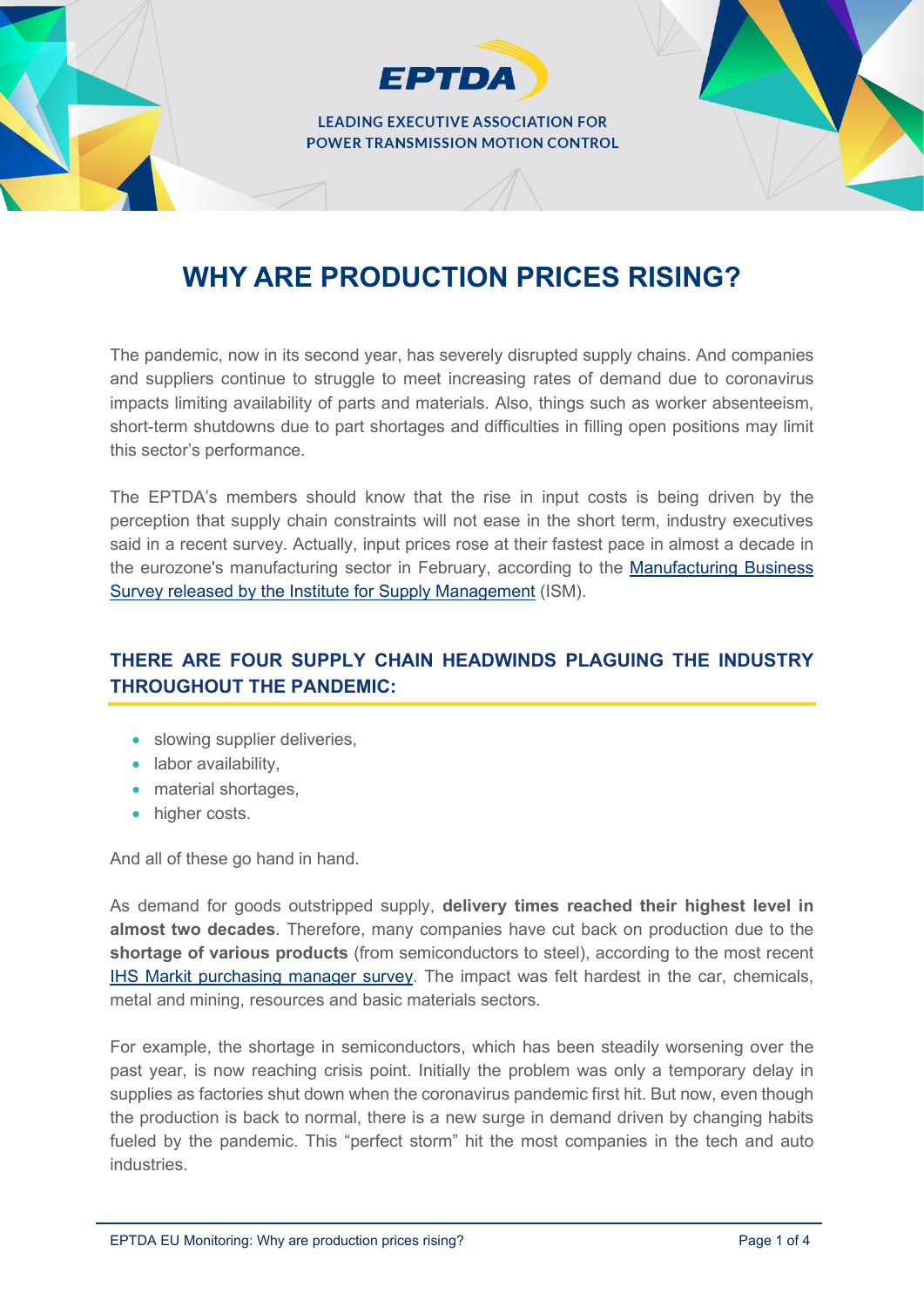#### **LEADING EXECUTIVE ASSOCIATION FOR POWER TRANSMISSION MOTION CONTROL**

**EPTDA** 

**The shortage of skilled labor** continues to be a problem for manufacturers. Short-term shutdowns and employee absenteeism are factors that impact the industry. Generous unemployment benefits funded by some governments, problems with child care during the pandemic and fears of contracting the virus, even with vaccines widely accessible, as well as pandemic-related retirements have been blamed for keeping workers home.

"Panelists continue to note significant difficulties in attracting and retaining labor at their companies' and suppliers' facilities. They want the people, it's just they can't find them, that's the problem. And you can't take a waitress or a bellboy and put them on a production line... it's a different type of work", [said Timothy Fiore, chairman of the ISM.](https://www.machinedesign.com/news/article/21165818/pmi-rises-in-may-but-so-do-labor-supply-chain-issues) "Consumption was clearly limited due to labor issues and supply constraints as demand remains very high. Inputs expressed as supplier deliveries, inventories, and imports — continued to support input-driven constraints to production expansion, at higher rates (...), due to continued trouble in supplier deliveries", Fiore added.

Also, due to product shortages, **many shipping hubs have become increasingly costly** and can only handle a limited number of products at a time. As a result, the cost of shipping a 12 meter container has more than doubled in the past decade. [Lars Jensen at consultancy](https://www.joc.com/maritime-news/container-lines/another-spike-eastbound-trans-pac-freight-rates-likely_20210526.html)  [SeaIntelligence said:](https://www.joc.com/maritime-news/container-lines/another-spike-eastbound-trans-pac-freight-rates-likely_20210526.html) "It's a bottleneck problem. These rates are being driven by customers fighting over a limited resource — containers." Thousands of empty containers were left stranded in Europe and the US in the first half of 2020 when shipping lines cancelled hundreds of trips as coronavirus lockdowns caused a sudden slowdown in global trade. When western demand for Asian-made goods rebounded in the second half of the year, competition among shippers for available containers sent freight rates soaring.

Also, [John Butler, president of the World Shipping Council, said:](https://www.ft.com/content/ad5e1a80-cecf-4b18-9035-ee50be9adfc6) "We've gone from a tremendous drop-off to getting whipsawed into historically high cargo volumes and there's now more than terminals can efficiently handle." Congestion at ports is contributing to higher prices, with shipping lines charging extra fees to compensate for longer waiting times, he added. Pressure on maritime supply chains should ease "when people have more options to spend on services" because coronavirus-related restrictions have been lifted, Butler said — but "when that happens is anyone's guess".

On top of that, **energy and commodity prices are rising**. First of all, [oil prices](https://oilprice.com/oil-price-charts/) have risen to their highest levels since the early days of the coronavirus pandemic, with Brent crude - the benchmark for the European market - rising above \$61 a barrel this week. This means that its price has almost doubled since June 2020.

Secondly, the global supply of copper is already running low, which leads to a spike in prices as demand rises, [Bank of America analysts said.](https://www.marketwatch.com/story/the-world-risks-running-out-of-copper-and-heres-how-high-prices-may-rise-as-the-economy-reopens-bofa-warns-11620073503) Already its price reached a nine-year high.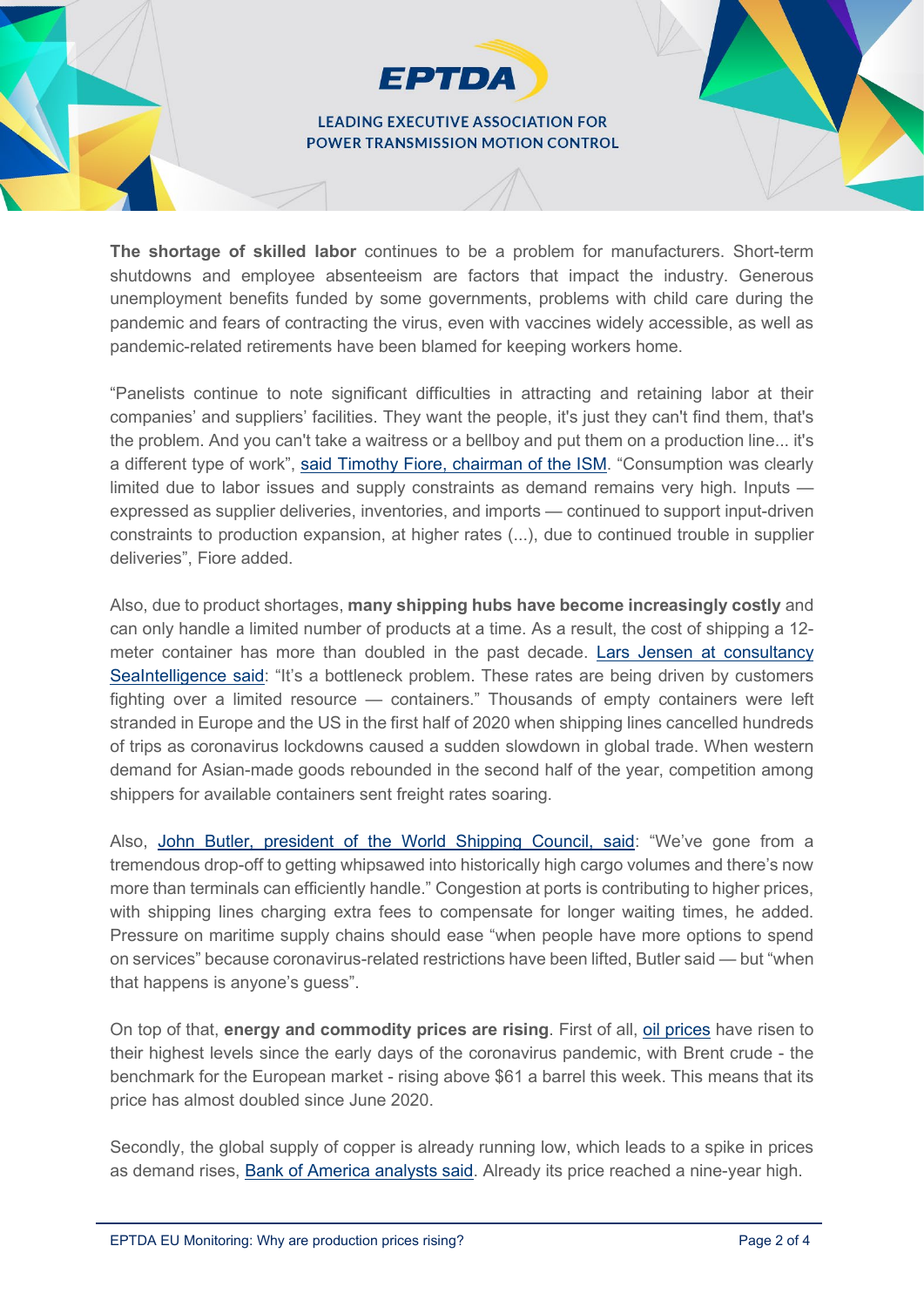

Thirdly, the cost of hot rolled steel in Europe hit its highest level since 2008 - for basically the same reason.

The situation is similar with polymers: [EuPC,](https://packagingeurope.com/raw-material-shortages-in-europe-impacting-production-of-plastic-products/) a trade body representing European plastics converters, says that companies across the continent have been reporting difficulties in getting the necessary raw materials to keep their production running, and alarmingly low stocks. "Since December 2020, the situation has worsened rapidly. Additionally, extreme weather conditions in the USA lead to production losses also affecting the European market. In addition, European producers have also been declaring increased numbers of Force Majeure cases in the past months, as the Polymers for Europe Alliance reported already in January," explains EuPC's managing director, Alexandre Dangis. "If the situation continues like this, more and more companies will have to reduce their production, leading in return to shortages of plastic products such as food packaging or parts for the construction or automotive industry," says EuPC President Renato Zelcher.

**And what about the future?** Higher prices at the factory gate are expected to last for some time, partly due to the impact of the pandemic on demand for many services, which are expected to remain subdued.

## **HOW CAN YOU CONTROL THE RISING COST OF PRODUCTION**

Luckily, there are few things that you can do in order to control the rising cost of production.

- Employee retention is critical. So going back to training, motivation, work environment and providing growth opportunities should help you with that.
- Careful planning regarding any type of construction is an important consideration, because the price of the raw materials is surging. So, choose wisely where you invest your money.
- Implement some energy savings strategies.
- Capital costs are increasing as well. So maybe this is not really the time to borrow money, if you do not really have to.